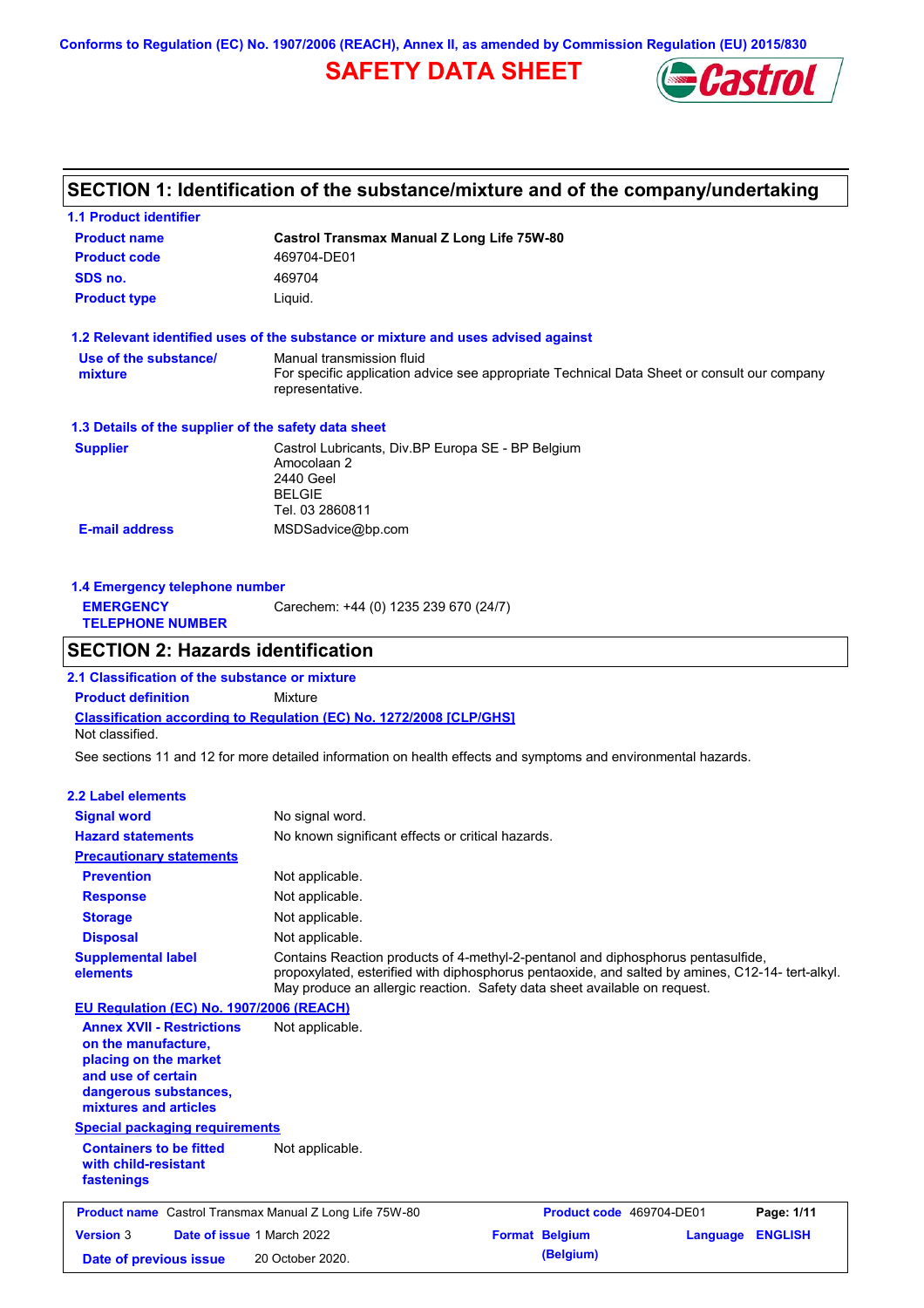## **SECTION 2: Hazards identification**

| <b>Tactile warning of danger</b>                                                                                         | Not applicable.                                                                                               |
|--------------------------------------------------------------------------------------------------------------------------|---------------------------------------------------------------------------------------------------------------|
| 2.3 Other hazards                                                                                                        |                                                                                                               |
| <b>Results of PBT and vPvB</b><br>assessment                                                                             | Product does not meet the criteria for PBT or vPvB according to Regulation (EC) No. 1907/2006.<br>Annex XIII. |
| <b>Product meets the criteria</b><br>for PBT or vPvB according<br>to Regulation (EC) No.<br><b>1907/2006, Annex XIII</b> | This mixture does not contain any substances that are assessed to be a PBT or a vPvB.                         |
| Other hazards which do<br>not result in classification                                                                   | Defatting to the skin.                                                                                        |

## **SECTION 3: Composition/information on ingredients**

## **3.2 Mixtures**

#### Mixture **Product definition**

| Synthetic base stock. Proprietary performance additives.                                                                                                                             |                                                                                           |       |               |                                                                                            |             |
|--------------------------------------------------------------------------------------------------------------------------------------------------------------------------------------|-------------------------------------------------------------------------------------------|-------|---------------|--------------------------------------------------------------------------------------------|-------------|
| <b>Product/ingredient</b><br>name                                                                                                                                                    | <b>Identifiers</b>                                                                        |       | $\frac{9}{6}$ | <b>Regulation (EC) No.</b><br>1272/2008 [CLP]                                              | <b>Type</b> |
| Distillates (petroleum), hydrotreated<br>heavy paraffinic                                                                                                                            | REACH #: 01-2119484627-25 ≤3<br>EC: 265-157-1<br>CAS: 64742-54-7<br>Index: 649-467-00-8   |       |               | Asp. Tox. 1, H304                                                                          | [1] [2]     |
| Distillates (petroleum), solvent-<br>dewaxed heavy paraffinic                                                                                                                        | REACH #: 01-2119471299-27 ≤3<br>$EC: 265-169-7$<br>CAS: 64742-65-0<br>Index: 649-474-00-6 |       |               | Asp. Tox. 1, H304                                                                          | [1] [2]     |
| Distillates (petroleum), hydrotreated<br>light paraffinic                                                                                                                            | REACH #: 01-2119487077-29 ≤3<br>EC: 265-158-7<br>CAS: 64742-55-8<br>Index: 649-468-00-3   |       |               | Asp. Tox. 1, H304                                                                          | [1] [2]     |
| Distillates (petroleum), solvent-<br>dewaxed light paraffinic                                                                                                                        | REACH #: 01-2119480132-48 ≤3<br>EC: 265-159-2<br>CAS: 64742-56-9<br>Index: 649-469-00-9   |       |               | Asp. Tox. 1, H304                                                                          | [1] [2]     |
| Reaction products of 4-methyl-<br>2-pentanol and diphosphorus<br>pentasulfide, propoxylated, esterified<br>with diphosphorus pentaoxide, and<br>salted by amines, C12-14- tert-alkyl | REACH #: 01-2119493620-38<br>$EC:$ -<br>$CAS: -$                                          | $<$ 1 |               | Acute Tox. 4, H302<br>Eye Irrit. 2, H319<br>Skin Sens. 1B, H317<br>Aquatic Chronic 2, H411 | $[1]$       |

**See Section 16 for the full text of the H statements declared above.**

#### **Type**

[1] Substance classified with a health or environmental hazard

[2] Substance with a workplace exposure limit

[3] Substance meets the criteria for PBT according to Regulation (EC) No. 1907/2006, Annex XIII

[4] Substance meets the criteria for vPvB according to Regulation (EC) No. 1907/2006, Annex XIII

[5] Substance of equivalent concern

[6] Additional disclosure due to company policy

Occupational exposure limits, if available, are listed in Section 8.

## **SECTION 4: First aid measures**

#### **4.1 Description of first aid measures**

| Eye contact                                                    | In case of contact, immediately flush eyes with plenty of water for at least 15 minutes. Eyelids<br>should be held away from the eyeball to ensure thorough rinsing. Check for and remove any<br>contact lenses. Get medical attention. |                          |          |                |
|----------------------------------------------------------------|-----------------------------------------------------------------------------------------------------------------------------------------------------------------------------------------------------------------------------------------|--------------------------|----------|----------------|
| <b>Skin contact</b>                                            | Wash skin thoroughly with soap and water or use recognised skin cleanser. Remove<br>contaminated clothing and shoes. Wash clothing before reuse. Clean shoes thoroughly before<br>reuse. Get medical attention if irritation develops.  |                          |          |                |
| <b>Inhalation</b>                                              | If inhaled, remove to fresh air. Get medical attention if symptoms occur.                                                                                                                                                               |                          |          |                |
| <b>Ingestion</b>                                               | Do not induce vomiting unless directed to do so by medical personnel. Get medical attention if<br>symptoms occur.                                                                                                                       |                          |          |                |
| <b>Product name</b> Castrol Transmax Manual Z Long Life 75W-80 |                                                                                                                                                                                                                                         | Product code 469704-DE01 |          | Page: 2/11     |
| <b>Version 3</b><br>Date of issue 1 March 2022                 |                                                                                                                                                                                                                                         | <b>Format Belgium</b>    | Language | <b>ENGLISH</b> |
| Date of previous issue                                         | 20 October 2020.                                                                                                                                                                                                                        | (Belgium)                |          |                |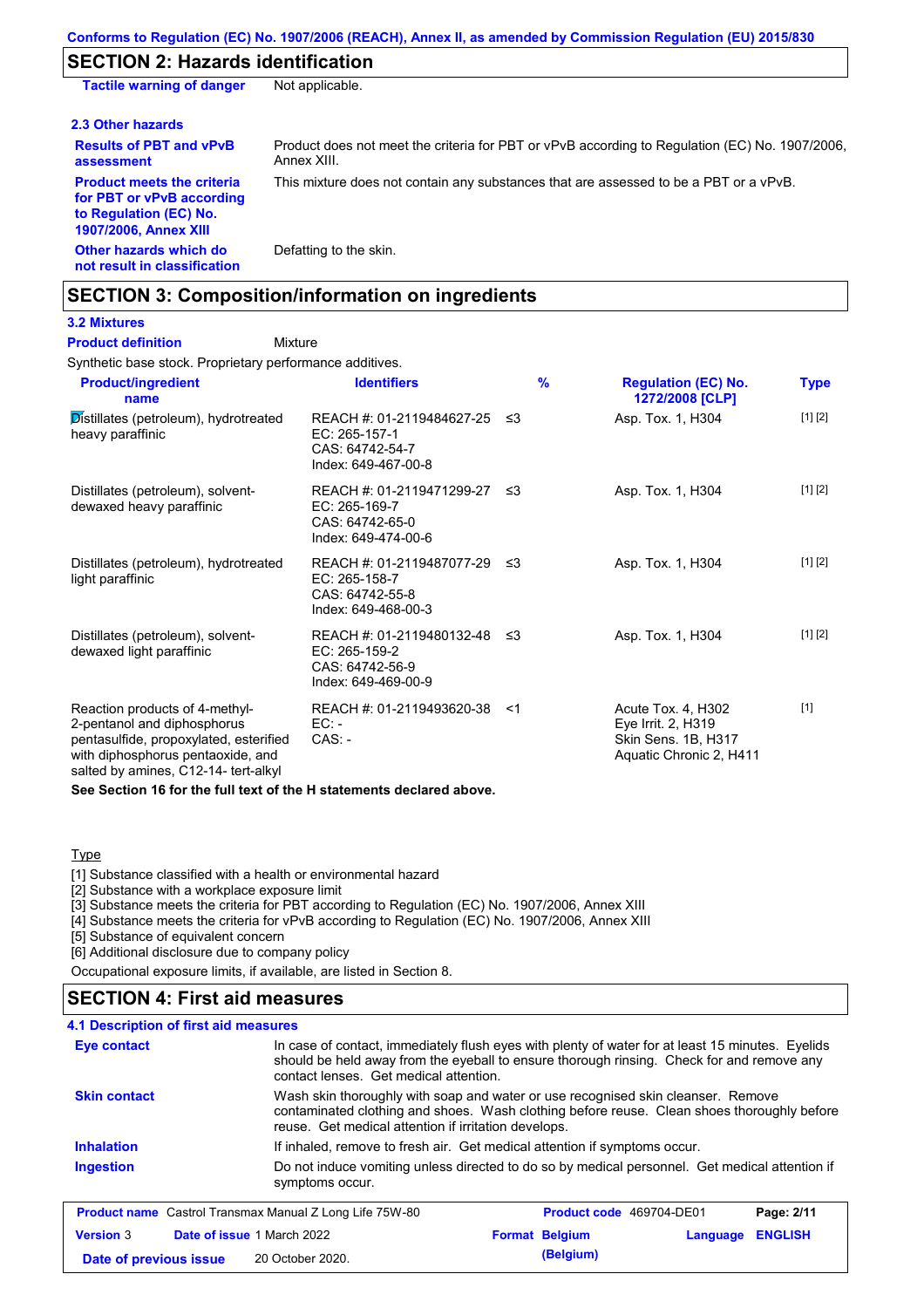|                                                           | Conforms to Regulation (EC) No. 1907/2006 (REACH), Annex II, as amended by Commission Regulation (EU) 2015/830                                                                                                                                                                                                                                                    |  |  |  |
|-----------------------------------------------------------|-------------------------------------------------------------------------------------------------------------------------------------------------------------------------------------------------------------------------------------------------------------------------------------------------------------------------------------------------------------------|--|--|--|
| <b>SECTION 4: First aid measures</b>                      |                                                                                                                                                                                                                                                                                                                                                                   |  |  |  |
| <b>Protection of first-aiders</b>                         | No action shall be taken involving any personal risk or without suitable training.                                                                                                                                                                                                                                                                                |  |  |  |
|                                                           | 4.2 Most important symptoms and effects, both acute and delayed                                                                                                                                                                                                                                                                                                   |  |  |  |
|                                                           | See Section 11 for more detailed information on health effects and symptoms.                                                                                                                                                                                                                                                                                      |  |  |  |
| <b>Potential acute health effects</b>                     |                                                                                                                                                                                                                                                                                                                                                                   |  |  |  |
| <b>Inhalation</b>                                         | Vapour inhalation under ambient conditions is not normally a problem due to low vapour<br>pressure.                                                                                                                                                                                                                                                               |  |  |  |
| <b>Ingestion</b>                                          | No known significant effects or critical hazards.                                                                                                                                                                                                                                                                                                                 |  |  |  |
| <b>Skin contact</b>                                       | Defatting to the skin. May cause skin dryness and irritation.                                                                                                                                                                                                                                                                                                     |  |  |  |
| <b>Eye contact</b>                                        | No known significant effects or critical hazards.                                                                                                                                                                                                                                                                                                                 |  |  |  |
|                                                           | Delayed and immediate effects as well as chronic effects from short and long-term exposure                                                                                                                                                                                                                                                                        |  |  |  |
| <b>Inhalation</b>                                         | Overexposure to the inhalation of airborne droplets or aerosols may cause irritation of the<br>respiratory tract.                                                                                                                                                                                                                                                 |  |  |  |
| <b>Ingestion</b>                                          | Ingestion of large quantities may cause nausea and diarrhoea.                                                                                                                                                                                                                                                                                                     |  |  |  |
| <b>Skin contact</b>                                       | Prolonged or repeated contact can defat the skin and lead to irritation and/or dermatitis.                                                                                                                                                                                                                                                                        |  |  |  |
| <b>Eye contact</b>                                        | Potential risk of transient stinging or redness if accidental eye contact occurs.                                                                                                                                                                                                                                                                                 |  |  |  |
|                                                           | 4.3 Indication of any immediate medical attention and special treatment needed                                                                                                                                                                                                                                                                                    |  |  |  |
| <b>Notes to physician</b>                                 | Treatment should in general be symptomatic and directed to relieving any effects.                                                                                                                                                                                                                                                                                 |  |  |  |
| <b>SECTION 5: Firefighting measures</b>                   |                                                                                                                                                                                                                                                                                                                                                                   |  |  |  |
| 5.1 Extinguishing media                                   |                                                                                                                                                                                                                                                                                                                                                                   |  |  |  |
| <b>Suitable extinguishing</b><br>media                    | In case of fire, use foam, dry chemical or carbon dioxide extinguisher or spray.                                                                                                                                                                                                                                                                                  |  |  |  |
| <b>Unsuitable extinguishing</b><br>media                  | Do not use water jet. The use of a water jet may cause the fire to spread by splashing the<br>burning product.                                                                                                                                                                                                                                                    |  |  |  |
| 5.2 Special hazards arising from the substance or mixture |                                                                                                                                                                                                                                                                                                                                                                   |  |  |  |
| <b>Hazards from the</b><br>substance or mixture           | In a fire or if heated, a pressure increase will occur and the container may burst.                                                                                                                                                                                                                                                                               |  |  |  |
| <b>Hazardous combustion</b><br>products                   | Combustion products may include the following:<br>carbon oxides (CO, CO <sub>2</sub> ) (carbon monoxide, carbon dioxide)                                                                                                                                                                                                                                          |  |  |  |
| <b>5.3 Advice for firefighters</b>                        |                                                                                                                                                                                                                                                                                                                                                                   |  |  |  |
| <b>Special precautions for</b><br>fire-fighters           | No action shall be taken involving any personal risk or without suitable training. Promptly<br>isolate the scene by removing all persons from the vicinity of the incident if there is a fire.                                                                                                                                                                    |  |  |  |
| <b>Special protective</b><br>equipment for fire-fighters  | Fire-fighters should wear appropriate protective equipment and self-contained breathing<br>apparatus (SCBA) with a full face-piece operated in positive pressure mode. Clothing for fire-<br>fighters (including helmets, protective boots and gloves) conforming to European standard EN<br>469 will provide a basic level of protection for chemical incidents. |  |  |  |
| <b>SECTION 6: Accidental release measures</b>             |                                                                                                                                                                                                                                                                                                                                                                   |  |  |  |
|                                                           | 6.1 Personal precautions, protective equipment and emergency procedures                                                                                                                                                                                                                                                                                           |  |  |  |
| For non-emergency<br>personnel                            | No action shall be taken involving any personal risk or without suitable training. Evacuate<br>surrounding areas. Keep unnecessary and unprotected personnel from entering. Do not touch<br>or walk through spilt material. Floors may be slippery; use care to avoid falling. Put on<br>appropriate personal protective equipment.                               |  |  |  |
| For emergency responders                                  | If specialised clothing is required to deal with the spillage, take note of any information in<br>Section 8 on suitable and unsuitable materials. See also the information in "For non-                                                                                                                                                                           |  |  |  |

| <b>6.2 Environmental</b><br>precautions | Avoid dispersal of spilt material and runoff and contact with soil, waterways, drains and sewers.<br>Inform the relevant authorities if the product has caused environmental pollution (sewers,<br>waterways, soil or air). |
|-----------------------------------------|-----------------------------------------------------------------------------------------------------------------------------------------------------------------------------------------------------------------------------|

#### **6.3 Methods and material for containment and cleaning up**

emergency personnel".

**Small spill**

Stop leak if without risk. Move containers from spill area. Absorb with an inert material and place in an appropriate waste disposal container. Dispose of via a licensed waste disposal contractor.

|                        | <b>Product name</b> Castrol Transmax Manual Z Long Life 75W-80 | <b>Product code</b> 469704-DE01 |                  | Page: 3/11 |
|------------------------|----------------------------------------------------------------|---------------------------------|------------------|------------|
| <b>Version 3</b>       | <b>Date of issue 1 March 2022</b>                              | <b>Format Belgium</b>           | Language ENGLISH |            |
| Date of previous issue | 20 October 2020.                                               | (Belgium)                       |                  |            |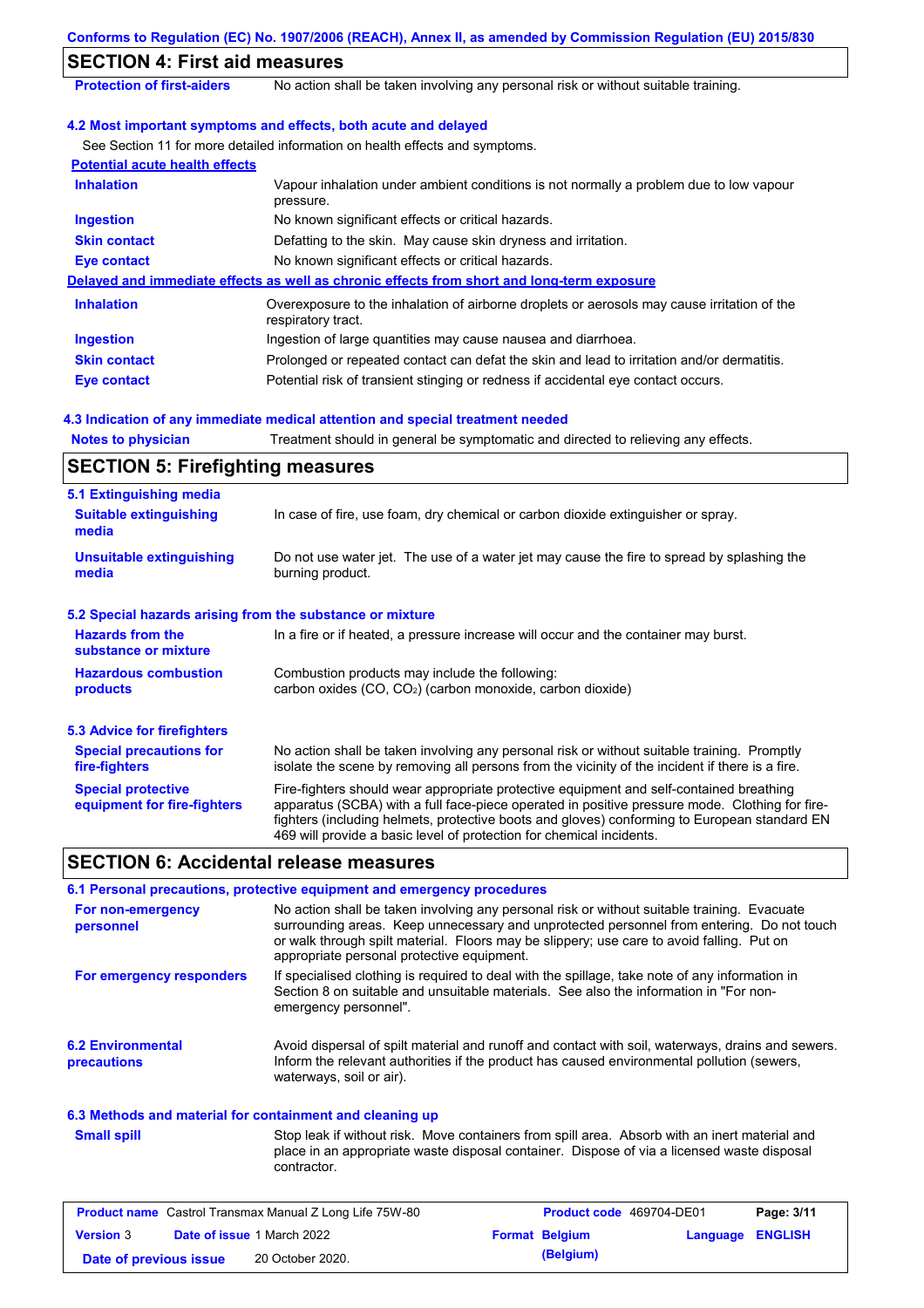# **SECTION 6: Accidental release measures**

| Large spill                               | Stop leak if without risk. Move containers from spill area. Prevent entry into sewers, water<br>courses, basements or confined areas. Contain and collect spillage with non-combustible,<br>absorbent material e.g. sand, earth, vermiculite or diatomaceous earth and place in container<br>for disposal according to local regulations. Dispose of via a licensed waste disposal contractor. |
|-------------------------------------------|------------------------------------------------------------------------------------------------------------------------------------------------------------------------------------------------------------------------------------------------------------------------------------------------------------------------------------------------------------------------------------------------|
| 6.4 Reference to other<br><b>sections</b> | See Section 1 for emergency contact information.<br>See Section 5 for firefighting measures.<br>See Section 8 for information on appropriate personal protective equipment.<br>See Section 12 for environmental precautions.<br>See Section 13 for additional waste treatment information.                                                                                                     |

# **SECTION 7: Handling and storage**

| 7.1 Precautions for safe handling                                                    |                                                                                                                                                                                                                                                                                                                                                                                                                                                                                          |
|--------------------------------------------------------------------------------------|------------------------------------------------------------------------------------------------------------------------------------------------------------------------------------------------------------------------------------------------------------------------------------------------------------------------------------------------------------------------------------------------------------------------------------------------------------------------------------------|
| <b>Protective measures</b>                                                           | Put on appropriate personal protective equipment.                                                                                                                                                                                                                                                                                                                                                                                                                                        |
| <b>Advice on general</b><br>occupational hygiene                                     | Eating, drinking and smoking should be prohibited in areas where this material is handled,<br>stored and processed. Wash thoroughly after handling. Remove contaminated clothing and<br>protective equipment before entering eating areas. See also Section 8 for additional<br>information on hygiene measures.                                                                                                                                                                         |
| <b>7.2 Conditions for safe</b><br>storage, including any<br><i>incompatibilities</i> | Store in accordance with local requlations. Store in a dry, cool and well-ventilated area, away<br>from incompatible materials (see Section 10). Keep away from heat and direct sunlight. Keep<br>container tightly closed and sealed until ready for use. Containers that have been opened must<br>be carefully resealed and kept upright to prevent leakage. Store and use only in equipment/<br>containers designed for use with this product. Do not store in unlabelled containers. |
| Not suitable                                                                         | Prolonged exposure to elevated temperature                                                                                                                                                                                                                                                                                                                                                                                                                                               |
| 7.3 Specific end use(s)                                                              |                                                                                                                                                                                                                                                                                                                                                                                                                                                                                          |
| <b>Recommendations</b>                                                               | See section 1.2 and Exposure scenarios in annex, if applicable.                                                                                                                                                                                                                                                                                                                                                                                                                          |

## **SECTION 8: Exposure controls/personal protection**

#### **8.1 Control parameters**

**Occupational exposure limits**

| <b>Product/ingredient name</b>                               |  | <b>Exposure limit values</b>                                                                                                                                                                                                                                                                                                                                                                                                                                                                                                                                                                                                                                                                                                                                                                                                                                                                                                                           |
|--------------------------------------------------------------|--|--------------------------------------------------------------------------------------------------------------------------------------------------------------------------------------------------------------------------------------------------------------------------------------------------------------------------------------------------------------------------------------------------------------------------------------------------------------------------------------------------------------------------------------------------------------------------------------------------------------------------------------------------------------------------------------------------------------------------------------------------------------------------------------------------------------------------------------------------------------------------------------------------------------------------------------------------------|
| Distillates (petroleum), hydrotreated heavy paraffinic       |  | Limit values (Belgium).<br>TWA: 5 mg/m <sup>3</sup> 8 hours. Issued/Revised: 10/2002 Form: Mist<br>STEL: 10 mg/m <sup>3</sup> 15 minutes. Issued/Revised: 10/2002 Form: Mist                                                                                                                                                                                                                                                                                                                                                                                                                                                                                                                                                                                                                                                                                                                                                                           |
| Distillates (petroleum), solvent-dewaxed heavy<br>paraffinic |  | Limit values (Belgium).<br>TWA: 5 mg/m <sup>3</sup> 8 hours. Issued/Revised: 10/2002 Form: Mist                                                                                                                                                                                                                                                                                                                                                                                                                                                                                                                                                                                                                                                                                                                                                                                                                                                        |
|                                                              |  | STEL: 10 mg/m <sup>3</sup> 15 minutes. Issued/Revised: 10/2002 Form: Mist                                                                                                                                                                                                                                                                                                                                                                                                                                                                                                                                                                                                                                                                                                                                                                                                                                                                              |
| Distillates (petroleum), hydrotreated light paraffinic       |  | Limit values (Belgium).<br>TWA: 5 mg/m <sup>3</sup> 8 hours. Issued/Revised: 10/2002 Form: Mist<br>STEL: 10 mg/m <sup>3</sup> 15 minutes. Issued/Revised: 10/2002 Form: Mist                                                                                                                                                                                                                                                                                                                                                                                                                                                                                                                                                                                                                                                                                                                                                                           |
| Distillates (petroleum), solvent-dewaxed light<br>paraffinic |  | Limit values (Belgium).                                                                                                                                                                                                                                                                                                                                                                                                                                                                                                                                                                                                                                                                                                                                                                                                                                                                                                                                |
|                                                              |  | TWA: 5 mg/m <sup>3</sup> 8 hours. Issued/Revised: 10/2002 Form: Mist<br>STEL: 10 mg/m <sup>3</sup> 15 minutes. Issued/Revised: 10/2002 Form: Mist                                                                                                                                                                                                                                                                                                                                                                                                                                                                                                                                                                                                                                                                                                                                                                                                      |
| guidance only.                                               |  | Whilst specific OELs for certain components may be shown in this section, other components may be present in any mist,<br>vapour or dust produced. Therefore, the specific OELs may not be applicable to the product as a whole and are provided for                                                                                                                                                                                                                                                                                                                                                                                                                                                                                                                                                                                                                                                                                                   |
| <b>Recommended monitoring</b><br>procedures                  |  | If this product contains ingredients with exposure limits, personal, workplace atmosphere or<br>biological monitoring may be required to determine the effectiveness of the ventilation or other<br>control measures and/or the necessity to use respiratory protective equipment. Reference<br>should be made to monitoring standards, such as the following: European Standard EN 689<br>(Workplace atmospheres - Guidance for the assessment of exposure by inhalation to chemical<br>agents for comparison with limit values and measurement strategy) European Standard EN<br>14042 (Workplace atmospheres - Guide for the application and use of procedures for the<br>assessment of exposure to chemical and biological agents) European Standard EN 482<br>(Workplace atmospheres - General requirements for the performance of procedures for the<br>measurement of chemical agents) Reference to national guidance documents for methods for |

#### **Derived No Effect Level**

No DNELs/DMELs available.

| <b>Product name</b> Castrol Transmax Manual Z Long Life 75W-80 |  |                                   | <b>Product code</b> 469704-DE01 |                       | Page: 4/11              |  |
|----------------------------------------------------------------|--|-----------------------------------|---------------------------------|-----------------------|-------------------------|--|
| <b>Version 3</b>                                               |  | <b>Date of issue 1 March 2022</b> |                                 | <b>Format Belgium</b> | <b>Language ENGLISH</b> |  |
| Date of previous issue                                         |  | 20 October 2020.                  |                                 | (Belgium)             |                         |  |

the determination of hazardous substances will also be required.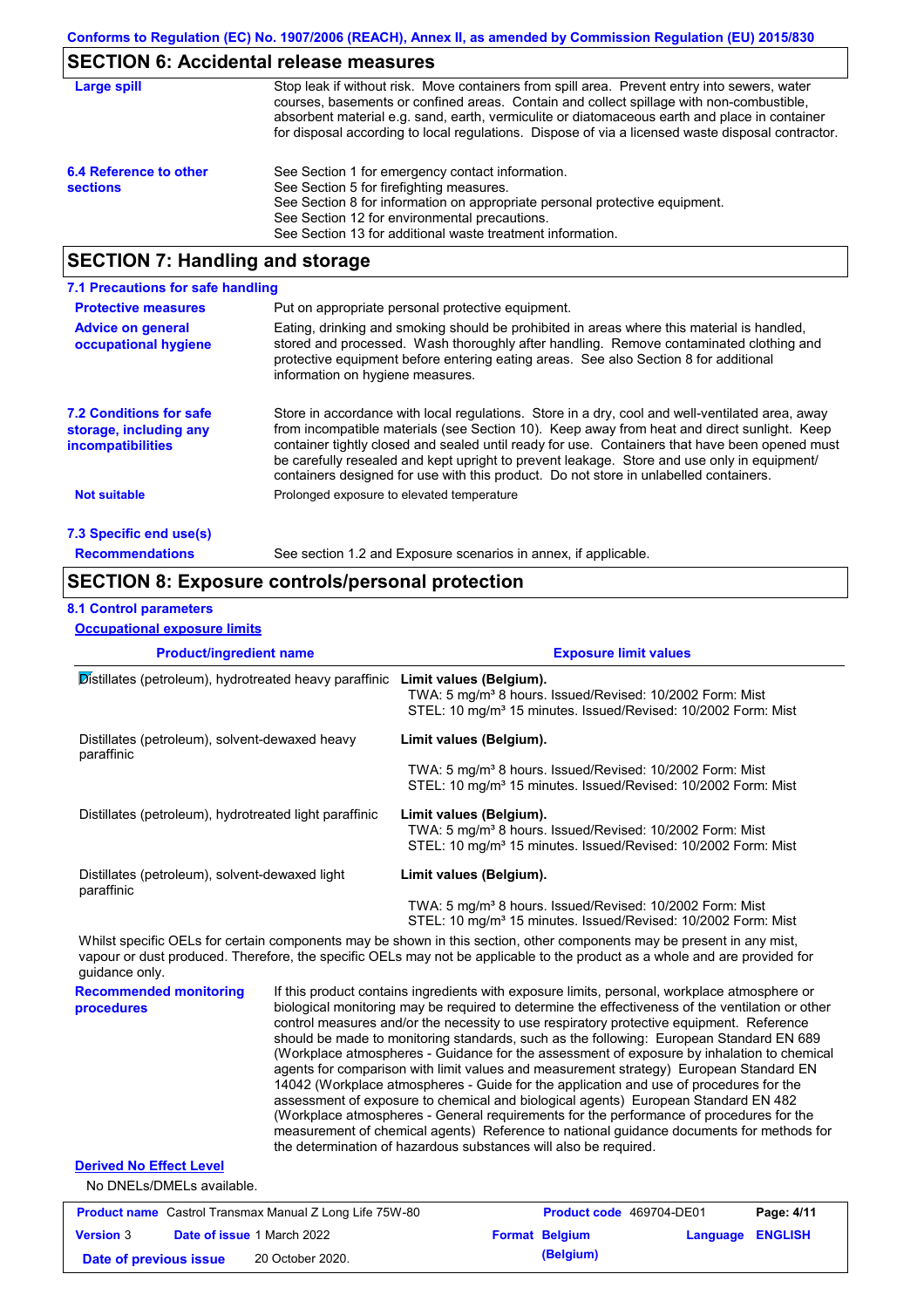# **SECTION 8: Exposure controls/personal protection**

**Predicted No Effect Concentration**

No PNECs available

| <b>8.2 Exposure controls</b>                                   |                                                                                                                                                                                                                                                                                                                                                                                                                                                                                                                                                                                                                                                                                                                                                                                                                                                                                                                                                                                                         |                                 |            |  |  |
|----------------------------------------------------------------|---------------------------------------------------------------------------------------------------------------------------------------------------------------------------------------------------------------------------------------------------------------------------------------------------------------------------------------------------------------------------------------------------------------------------------------------------------------------------------------------------------------------------------------------------------------------------------------------------------------------------------------------------------------------------------------------------------------------------------------------------------------------------------------------------------------------------------------------------------------------------------------------------------------------------------------------------------------------------------------------------------|---------------------------------|------------|--|--|
| <b>Appropriate engineering</b><br>controls                     | Provide exhaust ventilation or other engineering controls to keep the relevant airborne<br>concentrations below their respective occupational exposure limits.<br>All activities involving chemicals should be assessed for their risks to health, to ensure<br>exposures are adequately controlled. Personal protective equipment should only be considered<br>after other forms of control measures (e.g. engineering controls) have been suitably evaluated.<br>Personal protective equipment should conform to appropriate standards, be suitable for use, be<br>kept in good condition and properly maintained.<br>Your supplier of personal protective equipment should be consulted for advice on selection and<br>appropriate standards. For further information contact your national organisation for standards.<br>The final choice of protective equipment will depend upon a risk assessment. It is important to<br>ensure that all items of personal protective equipment are compatible. |                                 |            |  |  |
| <b>Individual protection measures</b>                          |                                                                                                                                                                                                                                                                                                                                                                                                                                                                                                                                                                                                                                                                                                                                                                                                                                                                                                                                                                                                         |                                 |            |  |  |
| <b>Hygiene measures</b>                                        | Wash hands, forearms and face thoroughly after handling chemical products, before eating,<br>smoking and using the lavatory and at the end of the working period. Ensure that eyewash<br>stations and safety showers are close to the workstation location.                                                                                                                                                                                                                                                                                                                                                                                                                                                                                                                                                                                                                                                                                                                                             |                                 |            |  |  |
| <b>Respiratory protection</b>                                  | In case of insufficient ventilation, wear suitable respiratory equipment.<br>The correct choice of respiratory protection depends upon the chemicals being handled, the<br>conditions of work and use, and the condition of the respiratory equipment. Safety procedures<br>should be developed for each intended application. Respiratory protection equipment should<br>therefore be chosen in consultation with the supplier/manufacturer and with a full assessment<br>of the working conditions.                                                                                                                                                                                                                                                                                                                                                                                                                                                                                                   |                                 |            |  |  |
| <b>Eye/face protection</b>                                     | Safety glasses with side shields.                                                                                                                                                                                                                                                                                                                                                                                                                                                                                                                                                                                                                                                                                                                                                                                                                                                                                                                                                                       |                                 |            |  |  |
| <b>Skin protection</b>                                         |                                                                                                                                                                                                                                                                                                                                                                                                                                                                                                                                                                                                                                                                                                                                                                                                                                                                                                                                                                                                         |                                 |            |  |  |
| <b>Hand protection</b>                                         | <b>General Information:</b>                                                                                                                                                                                                                                                                                                                                                                                                                                                                                                                                                                                                                                                                                                                                                                                                                                                                                                                                                                             |                                 |            |  |  |
|                                                                | Because specific work environments and material handling practices vary, safety procedures<br>should be developed for each intended application. The correct choice of protective gloves<br>depends upon the chemicals being handled, and the conditions of work and use. Most gloves<br>provide protection for only a limited time before they must be discarded and replaced (even the<br>best chemically resistant gloves will break down after repeated chemical exposures).                                                                                                                                                                                                                                                                                                                                                                                                                                                                                                                        |                                 |            |  |  |
|                                                                | Gloves should be chosen in consultation with the supplier / manufacturer and taking account of<br>a full assessment of the working conditions.                                                                                                                                                                                                                                                                                                                                                                                                                                                                                                                                                                                                                                                                                                                                                                                                                                                          |                                 |            |  |  |
|                                                                | Recommended: Nitrile gloves.<br><b>Breakthrough time:</b>                                                                                                                                                                                                                                                                                                                                                                                                                                                                                                                                                                                                                                                                                                                                                                                                                                                                                                                                               |                                 |            |  |  |
|                                                                | Breakthrough time data are generated by glove manufacturers under laboratory test conditions<br>and represent how long a glove can be expected to provide effective permeation resistance. It<br>is important when following breakthrough time recommendations that actual workplace<br>conditions are taken into account. Always consult with your glove supplier for up-to-date<br>technical information on breakthrough times for the recommended glove type.<br>Our recommendations on the selection of gloves are as follows:                                                                                                                                                                                                                                                                                                                                                                                                                                                                      |                                 |            |  |  |
|                                                                | Continuous contact:                                                                                                                                                                                                                                                                                                                                                                                                                                                                                                                                                                                                                                                                                                                                                                                                                                                                                                                                                                                     |                                 |            |  |  |
|                                                                | Gloves with a minimum breakthrough time of 240 minutes, or >480 minutes if suitable gloves<br>can be obtained.<br>If suitable gloves are not available to offer that level of protection, gloves with shorter<br>breakthrough times may be acceptable as long as appropriate glove maintenance and<br>replacement regimes are determined and adhered to.                                                                                                                                                                                                                                                                                                                                                                                                                                                                                                                                                                                                                                                |                                 |            |  |  |
|                                                                |                                                                                                                                                                                                                                                                                                                                                                                                                                                                                                                                                                                                                                                                                                                                                                                                                                                                                                                                                                                                         |                                 |            |  |  |
|                                                                | Short-term / splash protection:                                                                                                                                                                                                                                                                                                                                                                                                                                                                                                                                                                                                                                                                                                                                                                                                                                                                                                                                                                         |                                 |            |  |  |
|                                                                | Recommended breakthrough times as above.<br>It is recognised that for short-term, transient exposures, gloves with shorter breakthrough times<br>may commonly be used. Therefore, appropriate maintenance and replacement regimes must<br>be determined and rigorously followed.                                                                                                                                                                                                                                                                                                                                                                                                                                                                                                                                                                                                                                                                                                                        |                                 |            |  |  |
|                                                                | <b>Glove Thickness:</b>                                                                                                                                                                                                                                                                                                                                                                                                                                                                                                                                                                                                                                                                                                                                                                                                                                                                                                                                                                                 |                                 |            |  |  |
|                                                                | For general applications, we recommend gloves with a thickness typically greater than 0.35 mm.                                                                                                                                                                                                                                                                                                                                                                                                                                                                                                                                                                                                                                                                                                                                                                                                                                                                                                          |                                 |            |  |  |
|                                                                | It should be emphasised that glove thickness is not necessarily a good predictor of glove                                                                                                                                                                                                                                                                                                                                                                                                                                                                                                                                                                                                                                                                                                                                                                                                                                                                                                               |                                 |            |  |  |
| <b>Product name</b> Castrol Transmax Manual Z Long Life 75W-80 |                                                                                                                                                                                                                                                                                                                                                                                                                                                                                                                                                                                                                                                                                                                                                                                                                                                                                                                                                                                                         | <b>Product code</b> 469704-DE01 | Page: 5/11 |  |  |

| .                      |                                   |  |                       |                  |  |
|------------------------|-----------------------------------|--|-----------------------|------------------|--|
| <b>Version 3</b>       | <b>Date of issue 1 March 2022</b> |  | <b>Format Belgium</b> | Language ENGLISH |  |
| Date of previous issue | 20 October 2020.                  |  | (Belgium)             |                  |  |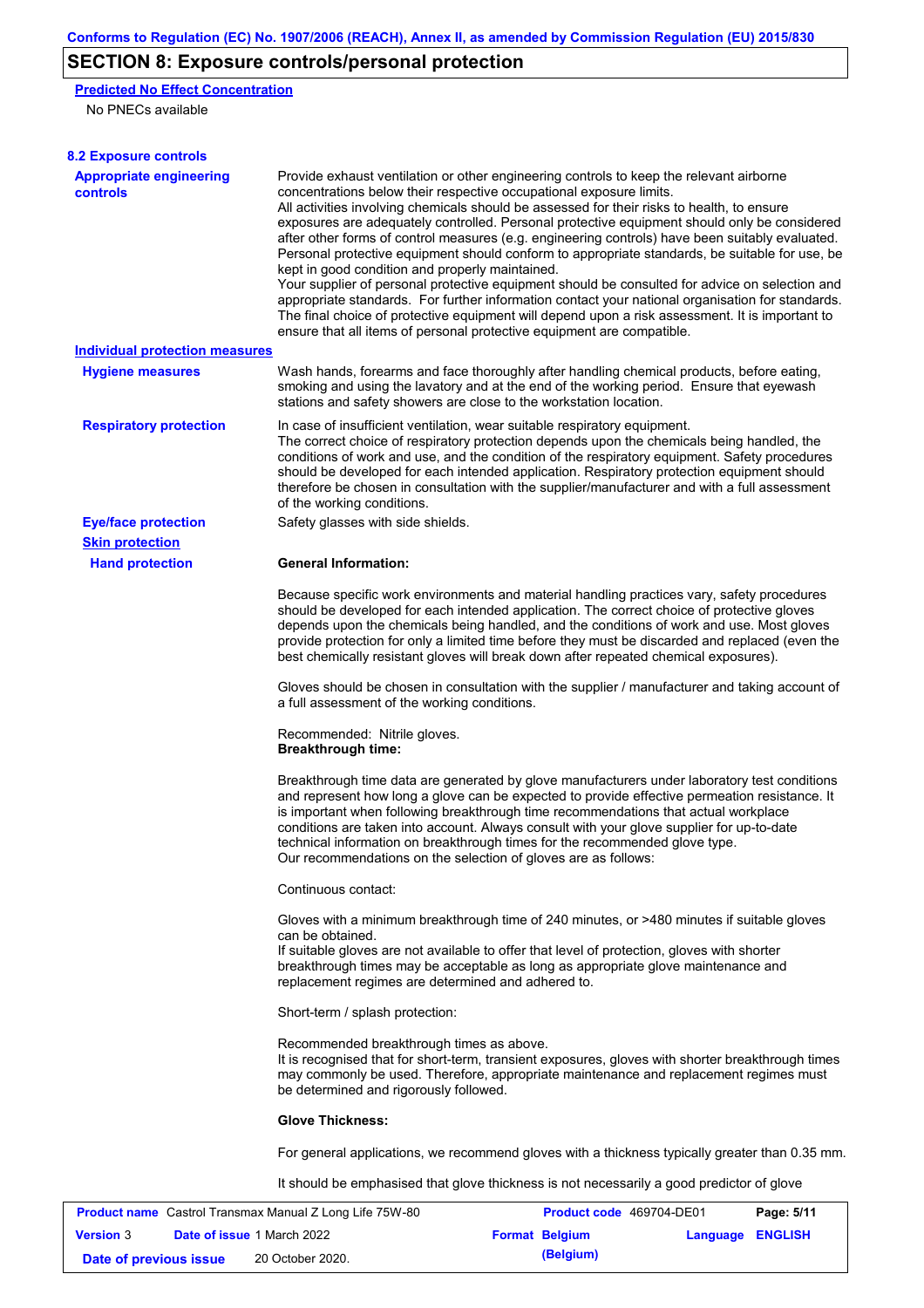## **SECTION 8: Exposure controls/personal protection**

|                                           | resistance to a specific chemical, as the permeation efficiency of the glove will be dependent<br>on the exact composition of the glove material. Therefore, glove selection should also be based<br>on consideration of the task requirements and knowledge of breakthrough times.<br>Glove thickness may also vary depending on the glove manufacturer, the glove type and the<br>glove model. Therefore, the manufacturers' technical data should always be taken into account<br>to ensure selection of the most appropriate glove for the task.                                                                                                                                  |
|-------------------------------------------|---------------------------------------------------------------------------------------------------------------------------------------------------------------------------------------------------------------------------------------------------------------------------------------------------------------------------------------------------------------------------------------------------------------------------------------------------------------------------------------------------------------------------------------------------------------------------------------------------------------------------------------------------------------------------------------|
|                                           | Note: Depending on the activity being conducted, gloves of varying thickness may be required<br>for specific tasks. For example:                                                                                                                                                                                                                                                                                                                                                                                                                                                                                                                                                      |
|                                           | • Thinner gloves (down to 0.1 mm or less) may be required where a high degree of manual<br>dexterity is needed. However, these gloves are only likely to give short duration protection and<br>would normally be just for single use applications, then disposed of.                                                                                                                                                                                                                                                                                                                                                                                                                  |
|                                           | • Thicker gloves (up to 3 mm or more) may be required where there is a mechanical (as well<br>as a chemical) risk i.e. where there is abrasion or puncture potential.                                                                                                                                                                                                                                                                                                                                                                                                                                                                                                                 |
| <b>Skin and body</b>                      | Use of protective clothing is good industrial practice.<br>Personal protective equipment for the body should be selected based on the task being<br>performed and the risks involved and should be approved by a specialist before handling this<br>product.<br>Cotton or polyester/cotton overalls will only provide protection against light superficial<br>contamination that will not soak through to the skin. Overalls should be laundered on a regular<br>basis. When the risk of skin exposure is high (e.g. when cleaning up spillages or if there is a<br>risk of splashing) then chemical resistant aprons and/or impervious chemical suits and boots<br>will be required. |
| <b>Refer to standards:</b>                | Respiratory protection: EN 529<br>Gloves: EN 420, EN 374<br>Eye protection: EN 166<br>Filtering half-mask: EN 149<br>Filtering half-mask with valve: EN 405<br>Half-mask: EN 140 plus filter<br>Full-face mask: EN 136 plus filter<br>Particulate filters: EN 143<br>Gas/combined filters: EN 14387                                                                                                                                                                                                                                                                                                                                                                                   |
| <b>Environmental exposure</b><br>controls | Emissions from ventilation or work process equipment should be checked to ensure they<br>comply with the requirements of environmental protection legislation. In some cases, fume<br>scrubbers, filters or engineering modifications to the process equipment will be necessary to<br>reduce emissions to acceptable levels.                                                                                                                                                                                                                                                                                                                                                         |

## **SECTION 9: Physical and chemical properties**

The conditions of measurement of all properties are at standard temperature and pressure unless otherwise indicated.

#### **9.1 Information on basic physical and chemical properties**

| <b>Appearance</b>                                      |                                       |
|--------------------------------------------------------|---------------------------------------|
| <b>Physical state</b>                                  | Liquid.                               |
| <b>Colour</b>                                          | Blue.                                 |
| <b>Odour</b>                                           | Not available.                        |
| <b>Odour threshold</b>                                 | Not available.                        |
| рH                                                     | Mot applicable.                       |
| <b>Melting point/freezing point</b>                    | Not available.                        |
| Initial boiling point and boiling                      | Not available.                        |
| range                                                  |                                       |
| <b>Pour point</b>                                      | -57 °C                                |
| <b>Flash point</b>                                     | Open cup: >180°C (>356°F) [Cleveland] |
| <b>Evaporation rate</b>                                | Not available.                        |
| <b>Flammability (solid, gas)</b>                       | Not available.                        |
| <b>Upper/lower flammability or</b><br>explosive limits | Not available.                        |
| <b>Vapour pressure</b>                                 | Not available.                        |

| <b>Product name</b> Castrol Transmax Manual Z Long Life 75W-80 |  |                                   | Product code 469704-DE01 |                       | Page: 6/11              |  |
|----------------------------------------------------------------|--|-----------------------------------|--------------------------|-----------------------|-------------------------|--|
| <b>Version 3</b>                                               |  | <b>Date of issue 1 March 2022</b> |                          | <b>Format Belgium</b> | <b>Language ENGLISH</b> |  |
| Date of previous issue                                         |  | 20 October 2020.                  |                          | (Belgium)             |                         |  |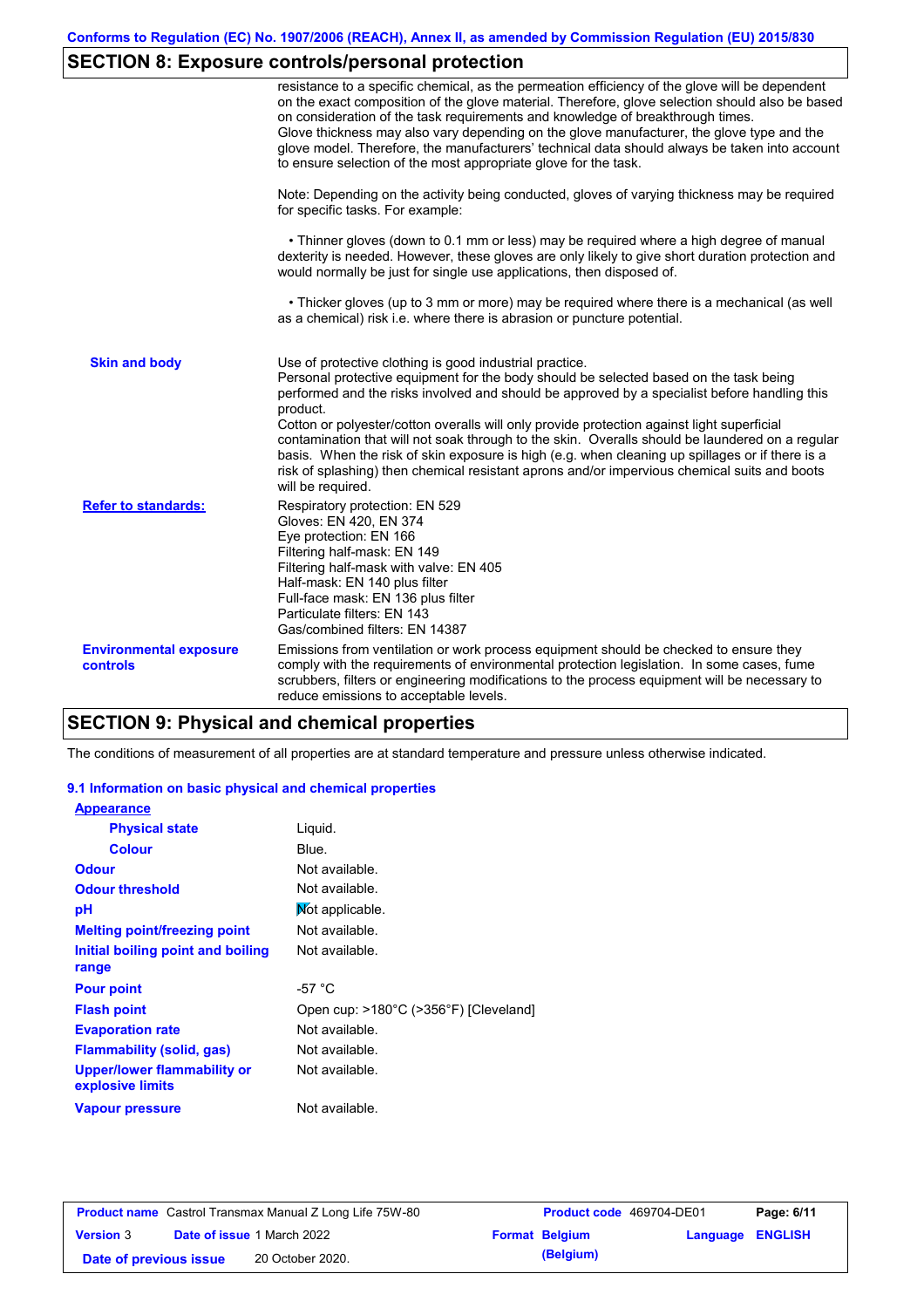# **SECTION 9: Physical and chemical properties**

|                                                                                         |                                                                                                                                          |           |             | Vapour Pressure at 20°C | Vapour pressure at 50°C |                            |               |
|-----------------------------------------------------------------------------------------|------------------------------------------------------------------------------------------------------------------------------------------|-----------|-------------|-------------------------|-------------------------|----------------------------|---------------|
|                                                                                         | <b>Ingredient name</b>                                                                                                                   | mm Hg kPa |             | <b>Method</b>           | mm<br>Hg                | kPa                        | <b>Method</b> |
|                                                                                         | $\overline{p}$ e-1-ene,<br>homopolymer,<br>hydrogenated                                                                                  | 0         | $\mathbf 0$ | ASTM E<br>1194-87       |                         |                            |               |
|                                                                                         | Distillates (petroleum),<br>hydrotreated heavy<br>paraffinic                                                                             | < 0.08    | < 0.011     | <b>ASTM D 5191</b>      |                         |                            |               |
|                                                                                         | Distillates (petroleum),<br>solvent-dewaxed<br>heavy paraffinic                                                                          | < 0.08    | < 0.011     | <b>ASTM D 5191</b>      |                         |                            |               |
|                                                                                         | Distillates (petroleum),<br>hydrotreated light<br>paraffinic                                                                             | < 0.08    | < 0.011     | <b>ASTM D 5191</b>      |                         |                            |               |
|                                                                                         | Distillates (petroleum),<br>solvent-dewaxed light<br>paraffinic                                                                          | < 0.08    | < 0.011     | <b>ASTM D 5191</b>      |                         |                            |               |
| <b>Vapour density</b>                                                                   | Not available.                                                                                                                           |           |             |                         |                         |                            |               |
| <b>Relative density</b>                                                                 | Not available.                                                                                                                           |           |             |                         |                         |                            |               |
| <b>Density</b>                                                                          | <1000 kg/m <sup>3</sup> (<1 g/cm <sup>3</sup> ) at 15 <sup>°</sup> C                                                                     |           |             |                         |                         |                            |               |
| <b>Solubility(ies)</b>                                                                  | insoluble in water.                                                                                                                      |           |             |                         |                         |                            |               |
| <b>Partition coefficient: n-octanol/</b><br>water                                       | Mot applicable.                                                                                                                          |           |             |                         |                         |                            |               |
| <b>Auto-ignition temperature</b>                                                        | <b>Ingredient name</b>                                                                                                                   |           | °C          | °F                      |                         | <b>Method</b>              |               |
|                                                                                         | Dec-1-ene, homopolymer,<br>hydrogenated                                                                                                  |           | 343 to 369  |                         |                         | 649.4 to 696.2 ASTM D 2159 |               |
| <b>Decomposition temperature</b>                                                        | Not available.                                                                                                                           |           |             |                         |                         |                            |               |
| <b>Viscosity</b>                                                                        | Kinematic: 53.9 mm <sup>2</sup> /s (53.9 cSt) at 40 $^{\circ}$ C<br>Kinematic: 9 mm <sup>2</sup> /s (9 cSt) at 100°C                     |           |             |                         |                         |                            |               |
| <b>Explosive properties</b>                                                             | Not available.                                                                                                                           |           |             |                         |                         |                            |               |
| <b>Oxidising properties</b>                                                             | Not available.                                                                                                                           |           |             |                         |                         |                            |               |
| <b>Particle characteristics</b><br><b>Median particle size</b><br>9.2 Other information | Not applicable.                                                                                                                          |           |             |                         |                         |                            |               |
| No additional information.                                                              |                                                                                                                                          |           |             |                         |                         |                            |               |
| <b>SECTION 10: Stability and reactivity</b>                                             |                                                                                                                                          |           |             |                         |                         |                            |               |
| <b>10.1 Reactivity</b>                                                                  | No specific test data available for this product. Refer to Conditions to avoid and Incompatible<br>materials for additional information. |           |             |                         |                         |                            |               |
| <b>10.2 Chemical stability</b>                                                          | The product is stable.                                                                                                                   |           |             |                         |                         |                            |               |
| <b>10.3 Possibility of</b>                                                              | Under normal conditions of storage and use, hazardous reactions will not occur.                                                          |           |             |                         |                         |                            |               |
| hazardous reactions                                                                     | Under normal conditions of storage and use, hazardous polymerisation will not occur.                                                     |           |             |                         |                         |                            |               |
| <b>10.4 Conditions to avoid</b>                                                         | Avoid all possible sources of ignition (spark or flame).                                                                                 |           |             |                         |                         |                            |               |
| 10.5 Incompatible materials                                                             | Reactive or incompatible with the following materials: oxidising materials.                                                              |           |             |                         |                         |                            |               |
| <b>10.6 Hazardous</b><br>decomposition products                                         | Under normal conditions of storage and use, hazardous decomposition products should not be<br>produced.                                  |           |             |                         |                         |                            |               |
|                                                                                         |                                                                                                                                          |           |             |                         |                         |                            |               |

| <b>Product name</b> Castrol Transmax Manual Z Long Life 75W-80 |  |                                   | <b>Product code</b> 469704-DE01 |                       | Page: 7/11       |  |
|----------------------------------------------------------------|--|-----------------------------------|---------------------------------|-----------------------|------------------|--|
| <b>Version 3</b>                                               |  | <b>Date of issue 1 March 2022</b> |                                 | <b>Format Belgium</b> | Language ENGLISH |  |
| Date of previous issue                                         |  | 20 October 2020.                  |                                 | (Belgium)             |                  |  |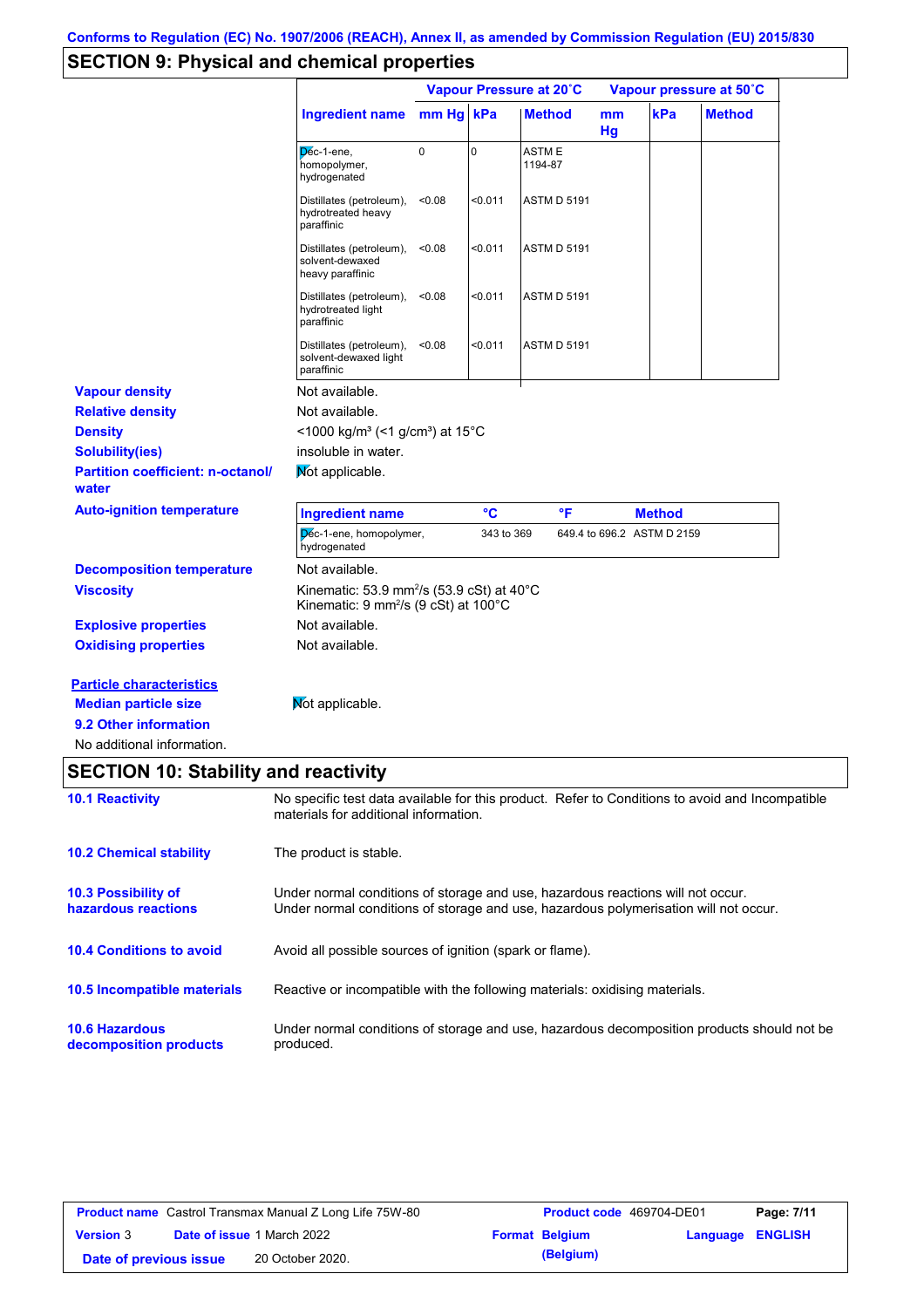## **SECTION 11: Toxicological information**

#### **11.1 Information on toxicological effects**

**Acute toxicity estimates**

| <b>Product/ingredient name</b>                                                                                                      |                                                                                                                   | Oral (mg/<br>kg)                                                                                                            | <b>Dermal</b><br>(mg/kg) | <b>Inhalation</b><br>(gases)<br>(ppm) | <b>Inhalation</b><br>(vapours)<br>(mg/l) | <b>Inhalation</b><br>(dusts<br>and mists)<br>(mg/l) |
|-------------------------------------------------------------------------------------------------------------------------------------|-------------------------------------------------------------------------------------------------------------------|-----------------------------------------------------------------------------------------------------------------------------|--------------------------|---------------------------------------|------------------------------------------|-----------------------------------------------------|
| Amines, C12-14-alkyl, reaction products with<br>hexanol, phosphorus oxide (P2O5), phosphorus<br>sulphide (P2S5) and propylene oxide | 500                                                                                                               | N/A                                                                                                                         | N/A                      | N/A                                   | N/A                                      |                                                     |
| <b>Information on likely</b><br>routes of exposure                                                                                  | Routes of entry anticipated: Dermal, Inhalation.                                                                  |                                                                                                                             |                          |                                       |                                          |                                                     |
| <b>Potential acute health effects</b>                                                                                               |                                                                                                                   |                                                                                                                             |                          |                                       |                                          |                                                     |
| <b>Inhalation</b>                                                                                                                   | Vapour inhalation under ambient conditions is not normally a problem due to low vapour<br>pressure.               |                                                                                                                             |                          |                                       |                                          |                                                     |
| <b>Ingestion</b>                                                                                                                    | No known significant effects or critical hazards.                                                                 |                                                                                                                             |                          |                                       |                                          |                                                     |
| <b>Skin contact</b>                                                                                                                 | Defatting to the skin. May cause skin dryness and irritation.                                                     |                                                                                                                             |                          |                                       |                                          |                                                     |
| <b>Eye contact</b>                                                                                                                  | No known significant effects or critical hazards.                                                                 |                                                                                                                             |                          |                                       |                                          |                                                     |
| <b>Symptoms related to the physical, chemical and toxicological characteristics</b>                                                 |                                                                                                                   |                                                                                                                             |                          |                                       |                                          |                                                     |
| <b>Inhalation</b>                                                                                                                   |                                                                                                                   | May be harmful by inhalation if exposure to vapour, mists or fumes resulting from thermal<br>decomposition products occurs. |                          |                                       |                                          |                                                     |
| <b>Ingestion</b>                                                                                                                    | No specific data.                                                                                                 |                                                                                                                             |                          |                                       |                                          |                                                     |
| <b>Skin contact</b>                                                                                                                 | irritation<br>dryness<br>cracking                                                                                 | Adverse symptoms may include the following:                                                                                 |                          |                                       |                                          |                                                     |
| <b>Eye contact</b>                                                                                                                  | No specific data.                                                                                                 |                                                                                                                             |                          |                                       |                                          |                                                     |
| Delayed and immediate effects as well as chronic effects from short and long-term exposure                                          |                                                                                                                   |                                                                                                                             |                          |                                       |                                          |                                                     |
| <b>Inhalation</b>                                                                                                                   | Overexposure to the inhalation of airborne droplets or aerosols may cause irritation of the<br>respiratory tract. |                                                                                                                             |                          |                                       |                                          |                                                     |
| <b>Ingestion</b>                                                                                                                    |                                                                                                                   | Ingestion of large quantities may cause nausea and diarrhoea.                                                               |                          |                                       |                                          |                                                     |
| <b>Skin contact</b>                                                                                                                 | Prolonged or repeated contact can defat the skin and lead to irritation and/or dermatitis.                        |                                                                                                                             |                          |                                       |                                          |                                                     |
| <b>Eye contact</b>                                                                                                                  | Potential risk of transient stinging or redness if accidental eye contact occurs.                                 |                                                                                                                             |                          |                                       |                                          |                                                     |
| <b>Potential chronic health effects</b>                                                                                             |                                                                                                                   |                                                                                                                             |                          |                                       |                                          |                                                     |
| <b>General</b>                                                                                                                      | No known significant effects or critical hazards.                                                                 |                                                                                                                             |                          |                                       |                                          |                                                     |
| <b>Carcinogenicity</b>                                                                                                              | No known significant effects or critical hazards.                                                                 |                                                                                                                             |                          |                                       |                                          |                                                     |
| <b>Mutagenicity</b>                                                                                                                 | No known significant effects or critical hazards.                                                                 |                                                                                                                             |                          |                                       |                                          |                                                     |
| <b>Developmental effects</b>                                                                                                        | No known significant effects or critical hazards.                                                                 |                                                                                                                             |                          |                                       |                                          |                                                     |
| <b>Fertility effects</b>                                                                                                            | No known significant effects or critical hazards.                                                                 |                                                                                                                             |                          |                                       |                                          |                                                     |

## **SECTION 12: Ecological information**

**12.1 Toxicity**

**Environmental hazards** Not classified as dangerous

#### **12.2 Persistence and degradability**

Not expected to be rapidly degradable.

#### **12.3 Bioaccumulative potential**

This product is not expected to bioaccumulate through food chains in the environment.

| <b>12.4 Mobility in soil</b>                            |                                                                      |
|---------------------------------------------------------|----------------------------------------------------------------------|
| <b>Soil/water partition</b><br><b>coefficient (Koc)</b> | Not available.                                                       |
| <b>Mobility</b>                                         | Spillages may penetrate the soil causing ground water contamination. |

#### **12.5 Results of PBT and vPvB assessment**

Product does not meet the criteria for PBT or vPvB according to Regulation (EC) No. 1907/2006, Annex XIII.

#### **12.6 Other adverse effects Product name** Castrol Transmax Manual Z Long Life 75W-80 **Product code** 469704-DE01 **Page: 8/11 Version** 3 **Date of issue** 1 March 2022 **Format Belgium Language ENGLISH Date of previous issue 20 October 2020. (Belgium)**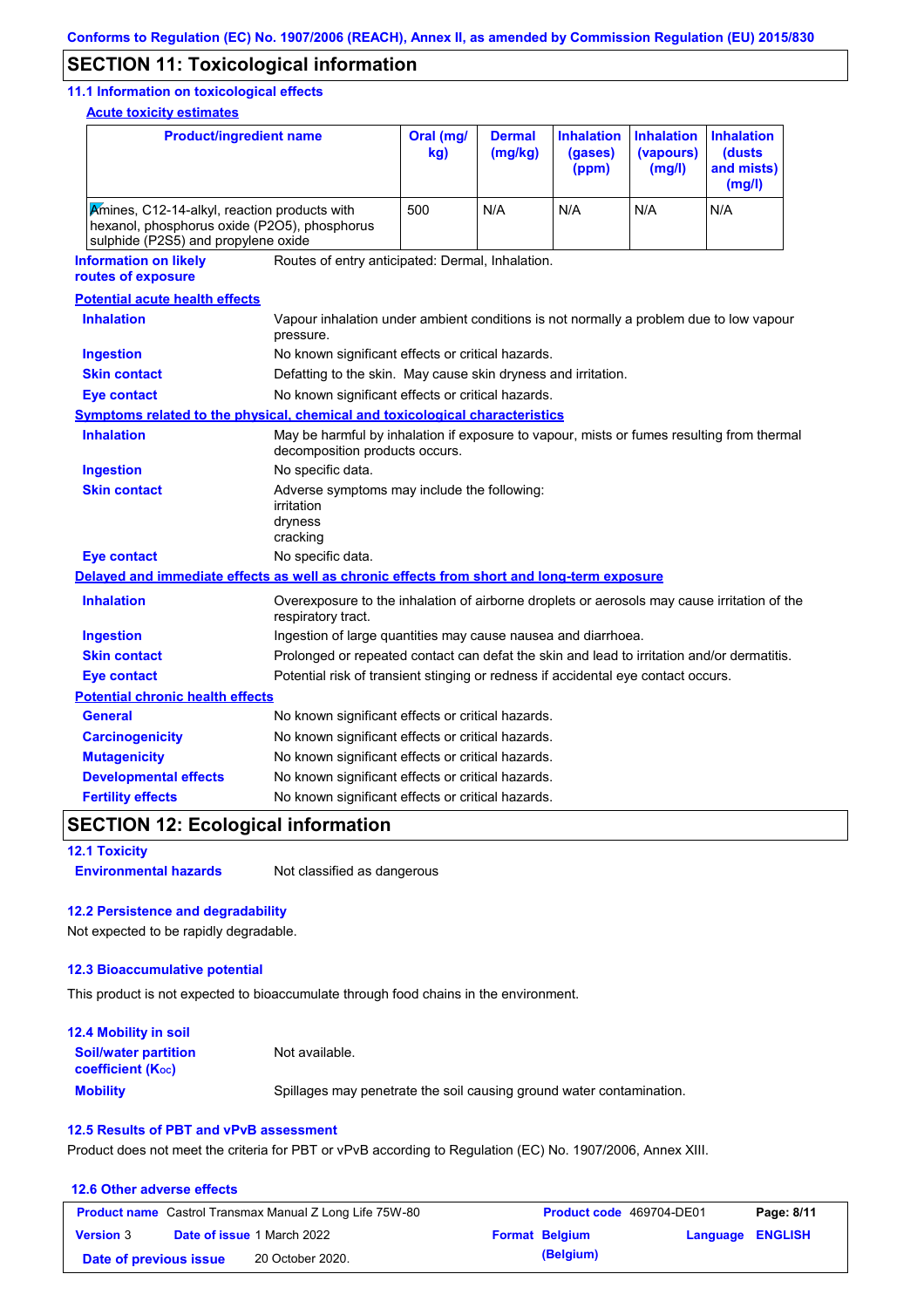## **SECTION 12: Ecological information**

**Other ecological information**

Spills may form a film on water surfaces causing physical damage to organisms. Oxygen transfer could also be impaired.

## **SECTION 13: Disposal considerations**

| <b>13.1 Waste treatment methods</b> |                                                                                                                                                                      |
|-------------------------------------|----------------------------------------------------------------------------------------------------------------------------------------------------------------------|
| <b>Product</b>                      |                                                                                                                                                                      |
| <b>Methods of disposal</b>          | Where possible, arrange for product to be recycled. Dispose of via an authorised person/<br>licensed waste disposal contractor in accordance with local regulations. |
| <b>Hazardous waste</b>              | Yes.                                                                                                                                                                 |

## **European waste catalogue (EWC)**

| Waste code | <b>Waste designation</b>                    |
|------------|---------------------------------------------|
| 13 02 06*  | synthetic engine, gear and lubricating oils |

However, deviation from the intended use and/or the presence of any potential contaminants may require an alternative waste disposal code to be assigned by the end user.

#### **Packaging**

| <b>Methods of disposal</b> | Where possible, arrange for product to be recycled. Dispose of via an authorised person/<br>licensed waste disposal contractor in accordance with local regulations.                                                                    |
|----------------------------|-----------------------------------------------------------------------------------------------------------------------------------------------------------------------------------------------------------------------------------------|
| <b>Special precautions</b> | This material and its container must be disposed of in a safe way. Empty containers or liners<br>may retain some product residues. Avoid dispersal of spilt material and runoff and contact with<br>soil, waterways, drains and sewers. |
| <b>References</b>          | Commission 2014/955/EU<br>Directive 2008/98/EC                                                                                                                                                                                          |

## **SECTION 14: Transport information**

|                                           | <b>ADR/RID</b> | <b>ADN</b>     | <b>IMDG</b>    | <b>IATA</b>    |
|-------------------------------------------|----------------|----------------|----------------|----------------|
| 14.1 UN number                            | Not regulated. | Not regulated. | Not regulated. | Not regulated. |
| 14.2 UN proper<br>shipping name           |                |                |                |                |
| <b>14.3 Transport</b><br>hazard class(es) |                |                | -              |                |
| 14.4 Packing<br>group                     |                |                |                |                |
| 14.5<br><b>Environmental</b><br>hazards   | No.            | No.            | No.            | No.            |
| <b>Additional</b><br>information          |                |                | -              |                |

**14.6 Special precautions for user** Not available.

**14.7 Transport in bulk according to IMO** 

Not available.

**instruments**

### **SECTION 15: Regulatory information**

**15.1 Safety, health and environmental regulations/legislation specific for the substance or mixture**

**EU Regulation (EC) No. 1907/2006 (REACH)**

**Annex XIV - List of substances subject to authorisation**

**Annex XIV**

None of the components are listed.

**Substances of very high concern**

None of the components are listed.

**EU Regulation (EC) No. 1907/2006 (REACH)**

| <b>Product name</b> Castrol Transmax Manual Z Long Life 75W-80 |                                   |                  | <b>Product code</b> 469704-DE01 |                       | Page: 9/11              |  |
|----------------------------------------------------------------|-----------------------------------|------------------|---------------------------------|-----------------------|-------------------------|--|
| <b>Version 3</b>                                               | <b>Date of issue 1 March 2022</b> |                  |                                 | <b>Format Belgium</b> | <b>Language ENGLISH</b> |  |
| Date of previous issue                                         |                                   | 20 October 2020. |                                 | (Belgium)             |                         |  |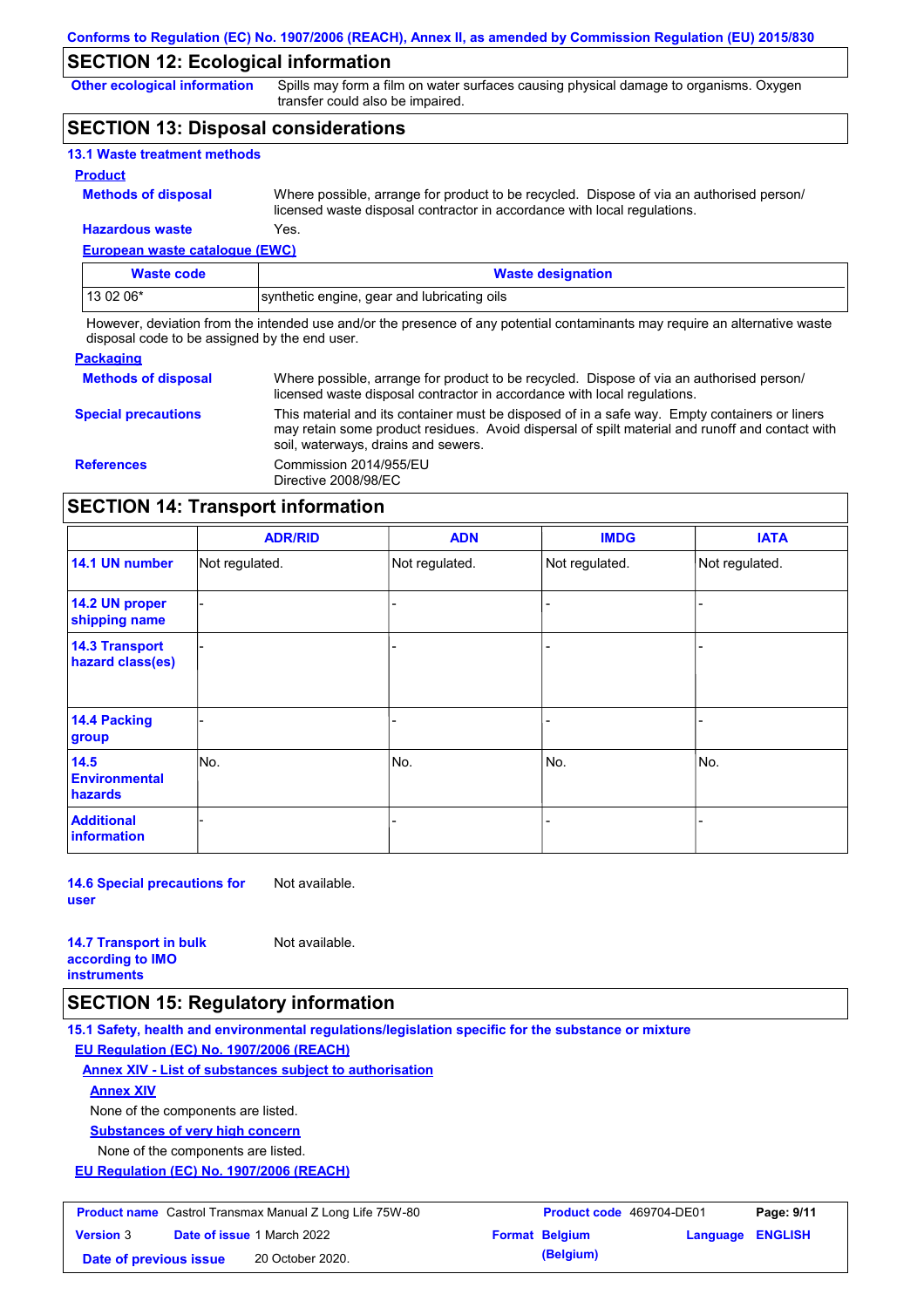#### **Conforms to Regulation (EC) No. 1907/2006 (REACH), Annex II, as amended by Commission Regulation (EU) 2015/830**

## **SECTION 15: Regulatory information**

| <b>Annex XVII - Restrictions</b>                                | Not applicable.                                                                                                                |
|-----------------------------------------------------------------|--------------------------------------------------------------------------------------------------------------------------------|
| on the manufacture,                                             |                                                                                                                                |
| placing on the market<br>and use of certain                     |                                                                                                                                |
| dangerous substances,                                           |                                                                                                                                |
| mixtures and articles                                           |                                                                                                                                |
| <b>Other regulations</b>                                        |                                                                                                                                |
| <b>REACH Status</b>                                             | The company, as identified in Section 1, sells this product in the EU in compliance with the<br>current requirements of REACH. |
| <b>United States inventory</b><br>(TSCA 8b)                     | All components are active or exempted.                                                                                         |
| <b>Australia inventory (AIIC)</b>                               | All components are listed or exempted.                                                                                         |
| <b>Canada inventory</b>                                         | All components are listed or exempted.                                                                                         |
| <b>China inventory (IECSC)</b>                                  | All components are listed or exempted.                                                                                         |
| <b>Japan inventory (CSCL)</b>                                   | At least one component is not listed.                                                                                          |
| <b>Korea inventory (KECI)</b>                                   | All components are listed or exempted.                                                                                         |
| <b>Philippines inventory</b><br>(PICCS)                         | At least one component is not listed.                                                                                          |
| <b>Taiwan Chemical</b><br><b>Substances Inventory</b><br>(TCSI) | All components are listed or exempted.                                                                                         |
| Ozone depleting substances (1005/2009/EU)                       |                                                                                                                                |
| Not listed.                                                     |                                                                                                                                |
| Prior Informed Consent (PIC) (649/2012/EU)                      |                                                                                                                                |
| Not listed.                                                     |                                                                                                                                |
| <b>Persistent Organic Pollutants</b><br>Not listed.             |                                                                                                                                |
| <b>EU - Water framework directive - Priority substances</b>     |                                                                                                                                |
| None of the components are listed.                              |                                                                                                                                |
| <b>Seveso Directive</b>                                         |                                                                                                                                |
| This product is not controlled under the Seveso Directive.      |                                                                                                                                |
|                                                                 |                                                                                                                                |
| <b>15.2 Chemical safety</b>                                     | A Chemical Safety Assessment has been carried out for one or more of the substances within                                     |

this mixture. A Chemical Safety Assessment has not been carried out for the mixture itself.

### **SECTION 16: Other information**

**assessment**

| <b>Abbreviations and acronyms</b>                              | ADN = European Provisions concerning the International Carriage of Dangerous Goods by                                                                                                                                                                                                                                                                                                                                                                                                                                                                                     |                          |          |                |  |  |  |
|----------------------------------------------------------------|---------------------------------------------------------------------------------------------------------------------------------------------------------------------------------------------------------------------------------------------------------------------------------------------------------------------------------------------------------------------------------------------------------------------------------------------------------------------------------------------------------------------------------------------------------------------------|--------------------------|----------|----------------|--|--|--|
|                                                                | Inland Waterway                                                                                                                                                                                                                                                                                                                                                                                                                                                                                                                                                           |                          |          |                |  |  |  |
|                                                                | ADR = The European Agreement concerning the International Carriage of Dangerous Goods by<br>Road                                                                                                                                                                                                                                                                                                                                                                                                                                                                          |                          |          |                |  |  |  |
|                                                                | $ATE =$ Acute Toxicity Estimate                                                                                                                                                                                                                                                                                                                                                                                                                                                                                                                                           |                          |          |                |  |  |  |
|                                                                | <b>BCF</b> = Bioconcentration Factor                                                                                                                                                                                                                                                                                                                                                                                                                                                                                                                                      |                          |          |                |  |  |  |
|                                                                | CAS = Chemical Abstracts Service                                                                                                                                                                                                                                                                                                                                                                                                                                                                                                                                          |                          |          |                |  |  |  |
|                                                                | CLP = Classification, Labelling and Packaging Regulation [Regulation (EC) No. 1272/2008]<br>CSA = Chemical Safety Assessment<br>CSR = Chemical Safety Report<br><b>DMEL = Derived Minimal Effect Level</b><br>DNEL = Derived No Effect Level                                                                                                                                                                                                                                                                                                                              |                          |          |                |  |  |  |
|                                                                |                                                                                                                                                                                                                                                                                                                                                                                                                                                                                                                                                                           |                          |          |                |  |  |  |
|                                                                |                                                                                                                                                                                                                                                                                                                                                                                                                                                                                                                                                                           |                          |          |                |  |  |  |
|                                                                |                                                                                                                                                                                                                                                                                                                                                                                                                                                                                                                                                                           |                          |          |                |  |  |  |
|                                                                |                                                                                                                                                                                                                                                                                                                                                                                                                                                                                                                                                                           |                          |          |                |  |  |  |
|                                                                | EINECS = European Inventory of Existing Commercial chemical Substances                                                                                                                                                                                                                                                                                                                                                                                                                                                                                                    |                          |          |                |  |  |  |
|                                                                | ES = Exposure Scenario<br>EUH statement = CLP-specific Hazard statement                                                                                                                                                                                                                                                                                                                                                                                                                                                                                                   |                          |          |                |  |  |  |
|                                                                |                                                                                                                                                                                                                                                                                                                                                                                                                                                                                                                                                                           |                          |          |                |  |  |  |
|                                                                | EWC = European Waste Catalogue                                                                                                                                                                                                                                                                                                                                                                                                                                                                                                                                            |                          |          |                |  |  |  |
|                                                                | GHS = Globally Harmonized System of Classification and Labelling of Chemicals<br>IATA = International Air Transport Association<br>IBC = Intermediate Bulk Container<br><b>IMDG</b> = International Maritime Dangerous Goods<br>LogPow = logarithm of the octanol/water partition coefficient<br>MARPOL = International Convention for the Prevention of Pollution From Ships, 1973 as<br>modified by the Protocol of 1978. ("Marpol" = marine pollution)<br>OECD = Organisation for Economic Co-operation and Development<br>PBT = Persistent, Bioaccumulative and Toxic |                          |          |                |  |  |  |
|                                                                |                                                                                                                                                                                                                                                                                                                                                                                                                                                                                                                                                                           |                          |          |                |  |  |  |
|                                                                |                                                                                                                                                                                                                                                                                                                                                                                                                                                                                                                                                                           |                          |          |                |  |  |  |
|                                                                |                                                                                                                                                                                                                                                                                                                                                                                                                                                                                                                                                                           |                          |          |                |  |  |  |
|                                                                |                                                                                                                                                                                                                                                                                                                                                                                                                                                                                                                                                                           |                          |          |                |  |  |  |
|                                                                |                                                                                                                                                                                                                                                                                                                                                                                                                                                                                                                                                                           |                          |          |                |  |  |  |
|                                                                |                                                                                                                                                                                                                                                                                                                                                                                                                                                                                                                                                                           |                          |          |                |  |  |  |
|                                                                |                                                                                                                                                                                                                                                                                                                                                                                                                                                                                                                                                                           |                          |          |                |  |  |  |
|                                                                |                                                                                                                                                                                                                                                                                                                                                                                                                                                                                                                                                                           |                          |          |                |  |  |  |
| <b>Product name</b> Castrol Transmax Manual Z Long Life 75W-80 |                                                                                                                                                                                                                                                                                                                                                                                                                                                                                                                                                                           | Product code 469704-DE01 |          | Page: 10/11    |  |  |  |
| <b>Version 3</b><br><b>Date of issue 1 March 2022</b>          |                                                                                                                                                                                                                                                                                                                                                                                                                                                                                                                                                                           | <b>Format Belgium</b>    | Language | <b>ENGLISH</b> |  |  |  |

**Date of previous issue 20 October 2020. (Belgium)**